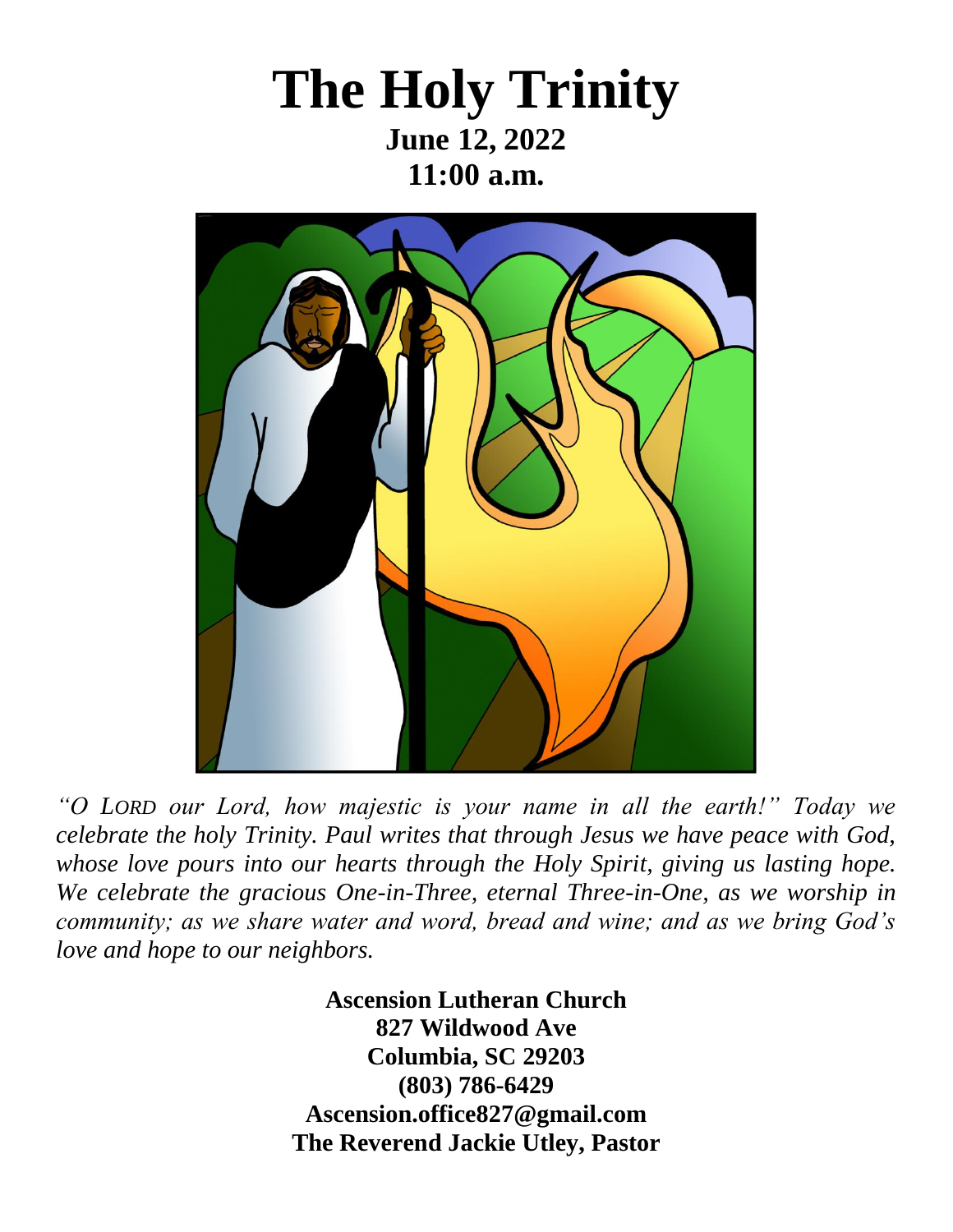# **WELCOME VISITORS** *We are glad you are here!*

- \*The Lutheran Liturgical Service is meant to be interactive. You will be able to follow & participate in today's Order of Service using this Bulletin. There are helpful instructions italicized throughout but please ask a neighbor or the Usher if you have any questions.
- \*We invite you to partake in the Lord's Supper (Holy Communion.) Juice and gluten free wafers are available.
- \*Please fill out the attendance slip and place in the Offering Plate.
- \*We welcome and encourage children in the Sanctuary. However, there is a Nursery located at the very end of the main hallway.
- \*The Women's Restroom is located through the left door, continuing through The Choir Room, then to the left. A Unisex/Handicap Restroom is located through the right door and is immediately to the left.
- \*All activities (choirs, lunch groups, bible study, etc.) are open to all. You do not have to be a member to participate.
- \*If you have interest or questions about membership, contact Pastor Jackie Utley at 803-786-6429 or [jackie.utley@gmail.com](mailto:jackie.utley@gmail.com)

# **SAFETY PROCEDURES**

- \*Masks are optional but **strongly** encouraged if you are unvaccinated.
- \*We have a large space and will continue to promote social distancing as we do have members who are immunocompromised.
- \*Please sanitize hands upon entering Sanctuary.
- \*"Passing the Peace" will be shared verbally, staying in your pew.
- \* Continue to social distance when coming up to receive communion.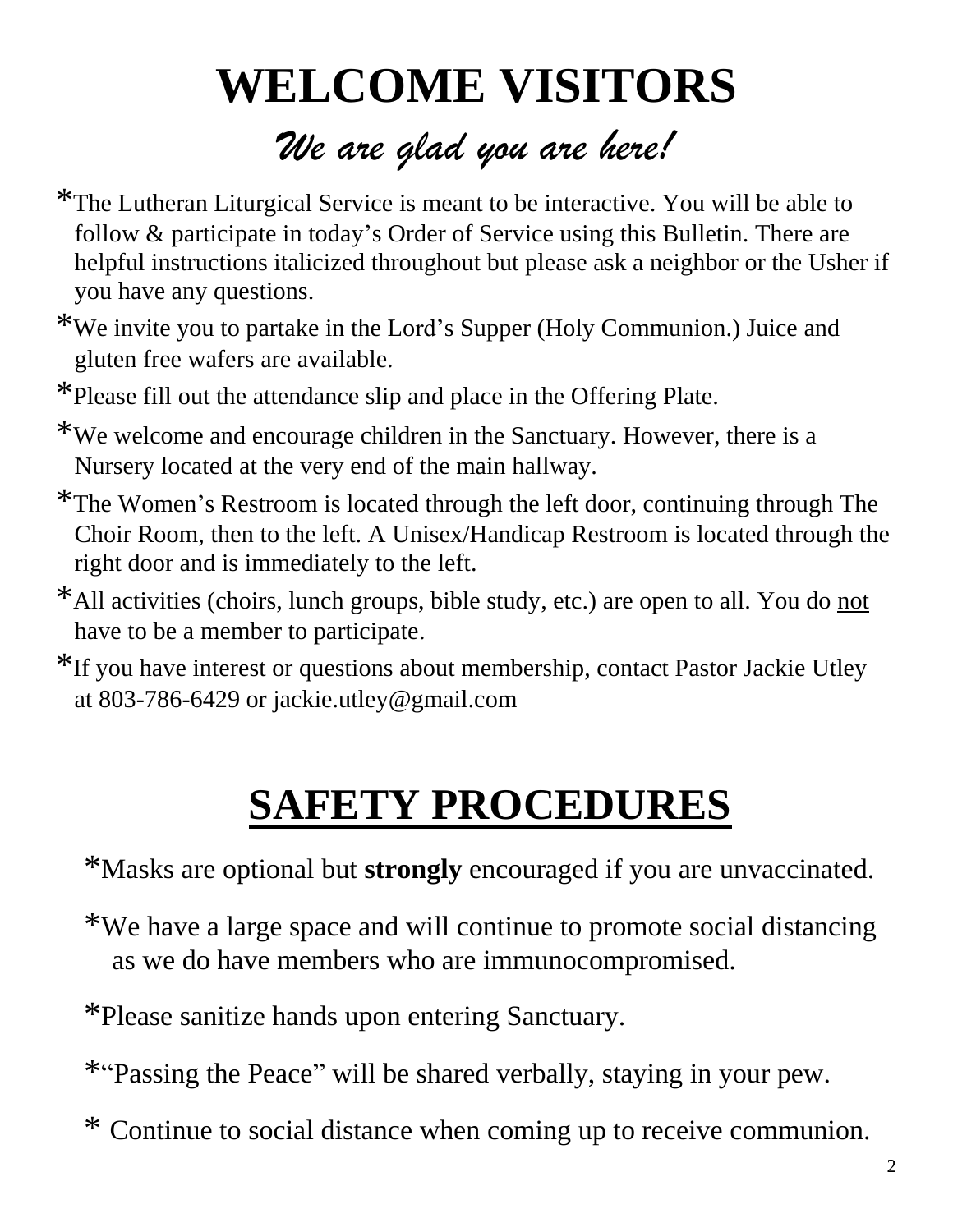#### **SERVING ASCENSION TODAY**

Parish Pastor*: The Reverend Jackie Utley* Parish Musician: *Gregory Stone* Lector & Asst. Minister: *Brian Smith* Crucifer: *Billy Browder* Presiding Musician: *Ms. Christine Counts-Davis* Usher: *Billy Browder*

## **NOTICES**

#### **TODAY**

*Sunday, June 12th – The Holy Trinity* 

- 11:00 AM Holy Communion Service
	- o *Evangelical Lutheran Worship* Hymnal (ELW)

**The Altar Flowers** are given to the Glory of God by the Members of Ascension.

#### **THIS WEEK**

*Sunday, June 12th – Tuesday, June 14 th*

• SC Synod Assembly in Charleston, SC

#### *Wednesday, June 15th*

- 5:00 PM Handbell Choir
- 6:00 PM Chancel Choirs

#### **NEXT SUNDAY**

*Sunday, June 19th – 2 nd Sunday after Pentecost. Father's Day*

• 11:00 AM Holy Communion Service

#### **UPCOMING EVENTS**

*Sunday, June 26th*

•  $110<sup>th</sup>$  Anniversary Service and Fellowship Meal. **Please RSVP** so we have an idea of how much food to have prepared.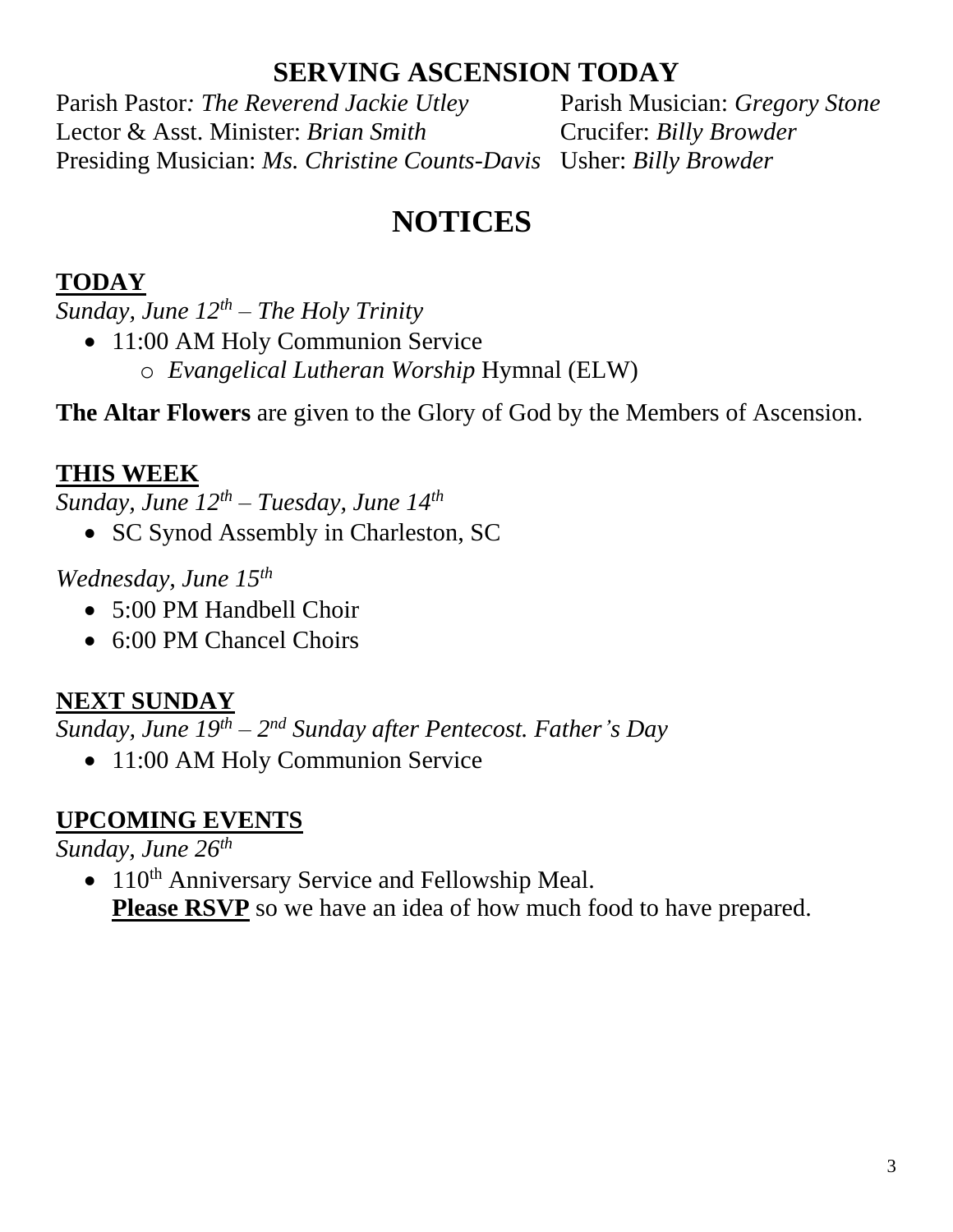#### **PRELUDE**

#### **WELCOME AND ANNOUNCEMENTS**

#### *Stand as you are able.*  **CONFESSION AND FORGIVENESS**

*All may make the sign of the cross, the sign that is marked at baptism, as the presiding minister begins.*

| Pastor | Blessed be the holy Trinity, $\pm$ one God,                       |  |  |
|--------|-------------------------------------------------------------------|--|--|
|        | whose steadfast love endures forever.                             |  |  |
| All    | Amen.                                                             |  |  |
| Pastor | Let us confess our sin in the presence of God and of one another. |  |  |

*Silence is kept for reflection.*

| Pastor | Merciful God,                                                       |                     |  |       |
|--------|---------------------------------------------------------------------|---------------------|--|-------|
| All    | we confess that we have not followed your path                      |                     |  |       |
|        | but have chosen our own way.                                        |                     |  |       |
|        | Instead of putting others before ourselves,                         |                     |  |       |
|        | we long to take the best seats at the table.                        |                     |  |       |
|        | When met by those in need,                                          |                     |  |       |
|        | we have too often passed by on the other side.                      |                     |  |       |
|        | Set us again on the path of life.                                   |                     |  |       |
|        | <b>Save us from ourselves</b><br>and free us to love our neighbors. |                     |  |       |
|        |                                                                     |                     |  | Amen. |
|        | Pastor                                                              | Hear the good news! |  |       |
|        | God does not deal with us according to our sins                     |                     |  |       |
|        | but delights in granting pardon and mercy.                          |                     |  |       |
|        | In the name of $\pm$ Jesus Christ, your sins are forgiven.          |                     |  |       |
|        | You are free to love as God loves.                                  |                     |  |       |
| All    | Amen.                                                               |                     |  |       |

**ENTRANCE HYMN ELW 521** *O Day of Rest and Gladness*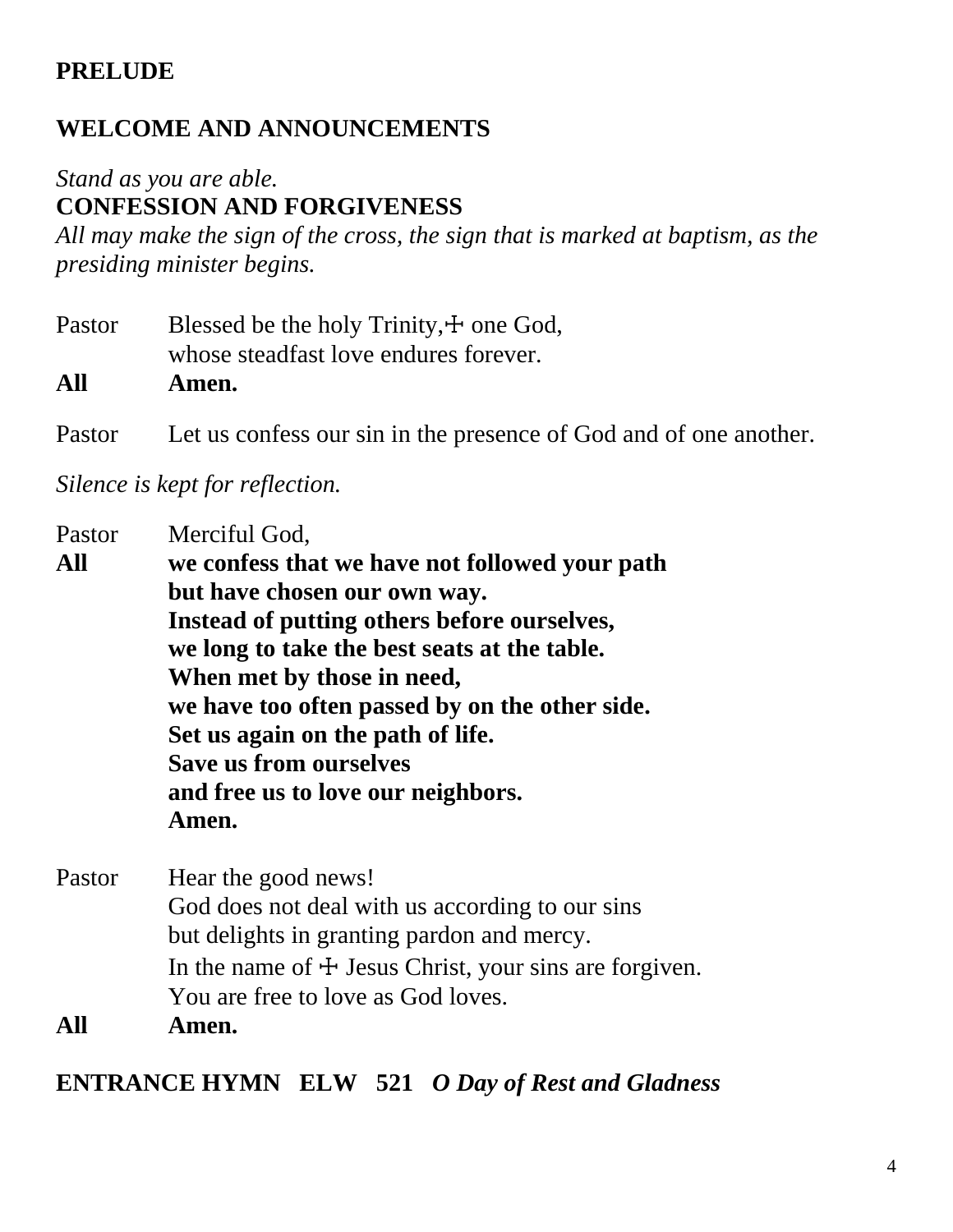#### **APOSTOLIC GREETING**

- Pastor The grace of our Lord Jesus Christ, the love of God, and the communion of the Holy Spirit be with you all.
- **All And also with you.**

#### **PRAYER OF THE DAY**

- Pastor Let us pray. Almighty Creator and ever-living God: we worship your glory, eternal Three-in-One, and we praise your power, majestic One-in-Three.
- **All Keep us steadfast in this faith, defend us in all adversity, and bring us at last into your presence, where you live in endless joy and love, Father, Son, and Holy Spirit, one God, now and forever. Amen.**

*We sit.*

#### **FIRST READING: Proverbs 8:1-4, 22-31**

<sup>1</sup>Does not wisdom call, and does not understanding raise her voice? <sup>2</sup>On the heights, beside the way, at the crossroads she takes her stand; <sup>3</sup>beside the gates in front of the town, at the entrance of the portals she cries out: <sup>4"</sup>To you, O people, I call, and my cry is to all that live… <sup>22</sup>The LORD created me at the beginning of his work, the first of his acts of long ago.  $23$ Ages ago I was set up, at the first, before the beginning of the earth. <sup>24</sup>When there were no depths I was brought forth, when there were no springs abounding with water.  $25$ Before the mountains had been shaped, before the hills, I was brought forth—  $^{26}$  when he had not yet made earth and fields, or the world's first bits of soil. <sup>27</sup>When he established the heavens, I was there, when he drew a circle on the face of the deep, <sup>28</sup>when he made firm the skies above, when he established the fountains of the deep,  $^{29}$  when he assigned to the sea its limit, so that the waters might not transgress his command, when he marked out the foundations of the earth,  $\frac{30}{9}$ then I was beside him, like a master worker; and I was daily his delight, rejoicing before him always, <sup>31</sup> rejoicing in his inhabited world and delighting in the human race."

Lector The Word of the Lord. **All Thanks be to God.**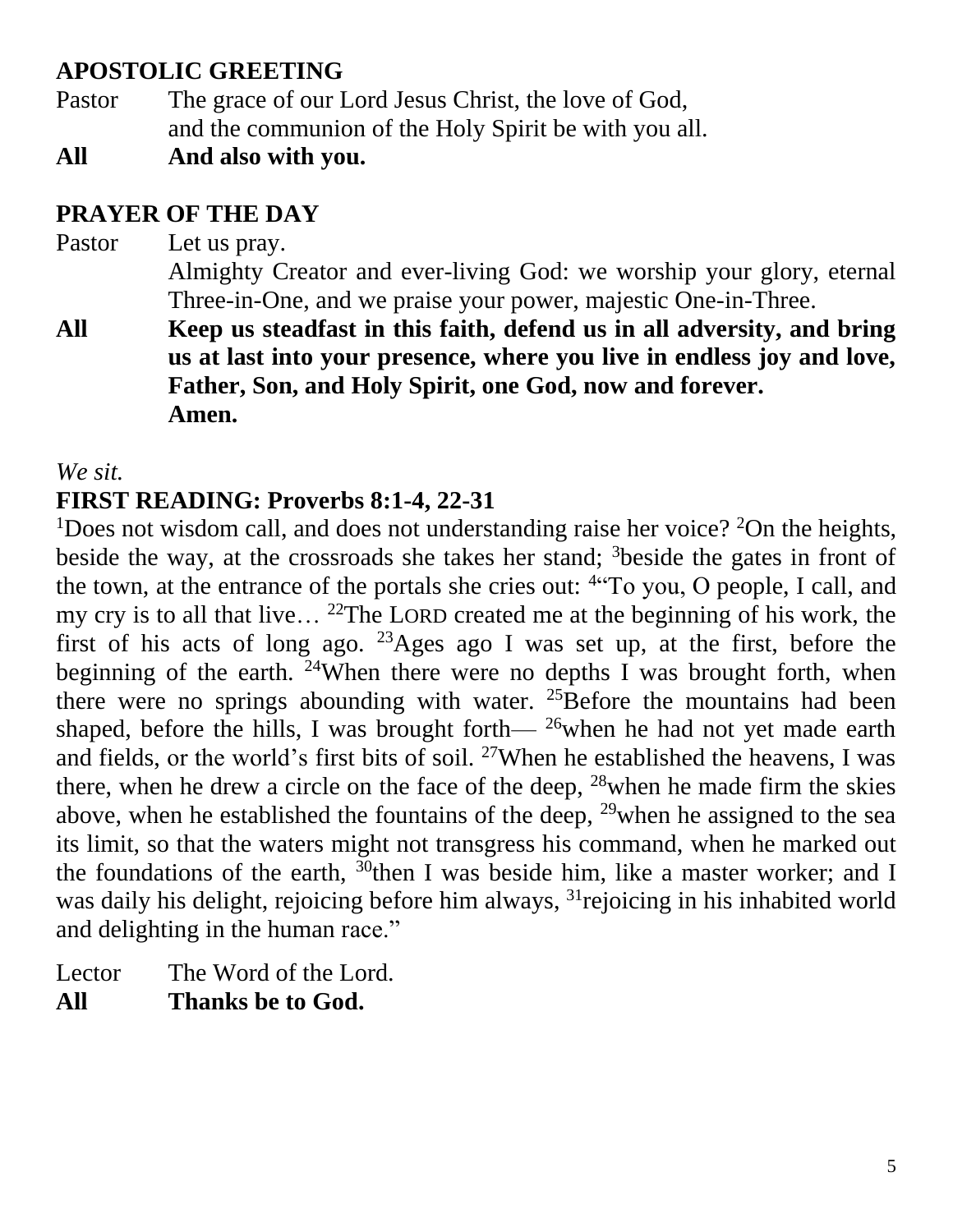**PSALM: Psalm 8** *(Read Responsively)*

Lector  $1^0$  LORD our Lord, how majestic is your name in all the earth!—

- **All <sup>2</sup> you whose glory is chanted above the heavens out of the mouths of infants and children; you have set up a fortress against your enemies, to silence the foe and avenger.**
- Lector  $3$ When I consider your heavens, the work of your fingers, the moon and the stars you have set in their courses,
- **All <sup>4</sup>what are mere mortals that you should be mindful of them, human beings that you should care for them?**
- Lector  $5$ Yet you have made them little less than divine; with glory and honor you crown them.
- **All <sup>6</sup>You have made them rule over the works of your hands; you have put all things under their feet:**
- Lector <sup>7</sup> all flocks and cattle, even the wild beasts of the field,

#### **All <sup>8</sup> the birds of the air, the fish of the sea, and whatever passes along the paths of the sea.**

Lector  $90$  LORD our Lord, how majestic is your name in all the earth!

#### **SECOND READING: Romans 5:1-5**

<sup>1</sup>Therefore, since we are justified by faith, we have peace with God through our Lord Jesus Christ, <sup>2</sup>through whom we have obtained access to this grace in which we stand; and we boast in our hope of sharing the glory of God. <sup>3</sup>And not only that, but we also boast in our sufferings, knowing that suffering produces endurance, <sup>4</sup> and endurance produces character, and character produces hope, <sup>5</sup> and hope does not disappoint us, because God's love has been poured into our hearts through the Holy Spirit that has been given to us.

- Lector The Word of the Lord.
- **All Thanks be to God.**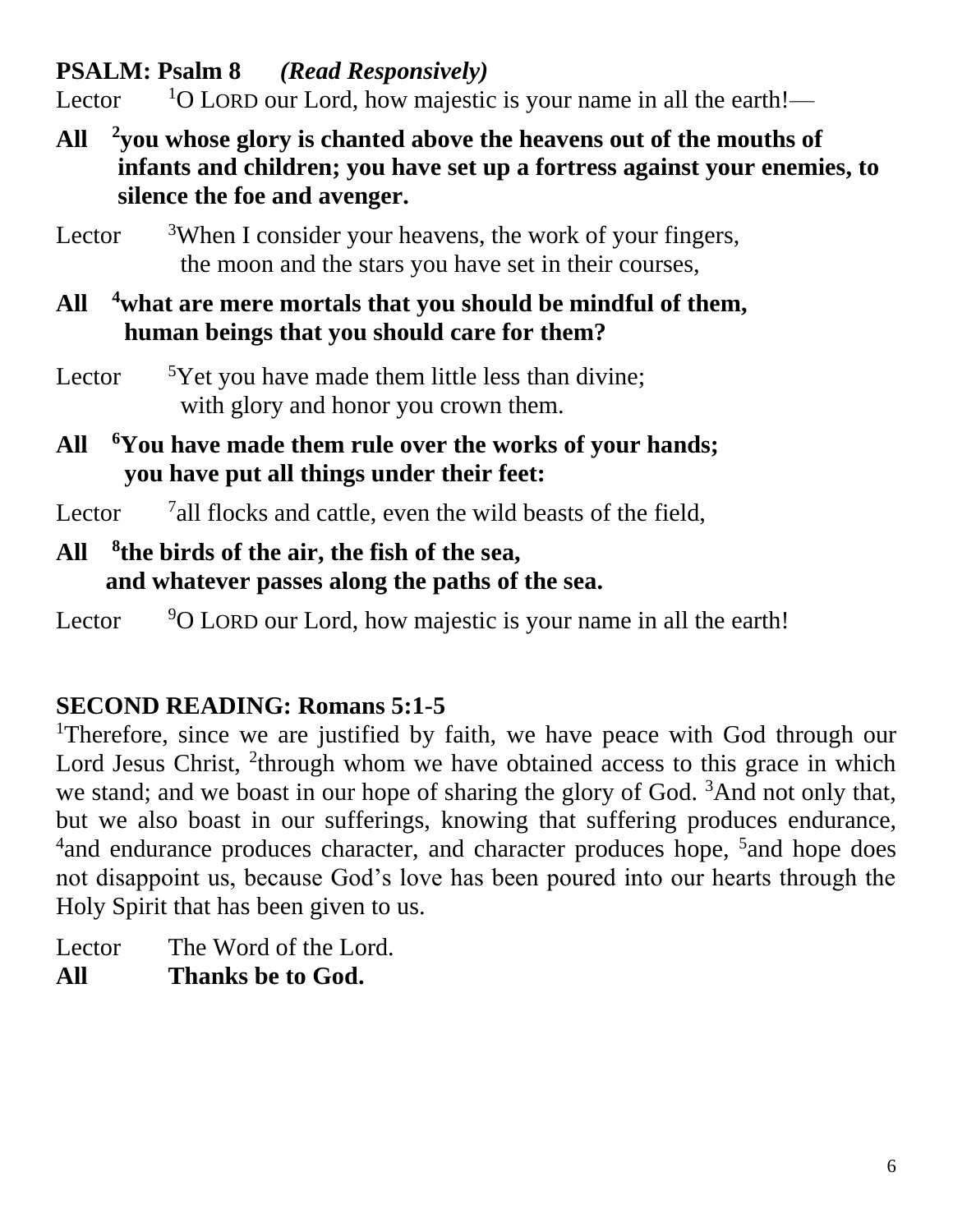#### *Stand as you are able.*  **GOSPEL ACCLAMATION FOR THE TIME AFTER PENTECOST**



#### **GOSPEL: John 16:12-15**

Pastor The Holy Gospel according to St. John the 16<sup>th</sup> chapter **All Glory to you, O Lord.**

Jesus said,] <sup>12"</sup>I still have many things to say to you, but you cannot bear them now. <sup>13</sup>When the Spirit of truth comes, he will guide you into all the truth; for he will not speak on his own, but will speak whatever he hears, and he will declare to you the things that are to come. <sup>14</sup>He will glorify me, because he will take what is mine and declare it to you. <sup>15</sup>All that the Father has is mine. For this reason I said that he will take what is mine and declare it to you."

Pastor The Gospel of the Lord. **All Praise to you, O Christ**

*We sit.* **SERMON**

*A brief silence for reflection.*

*Stand as you are able.* **HYMN OF THE DAY ELW 408** *Come, Thou Almighty King*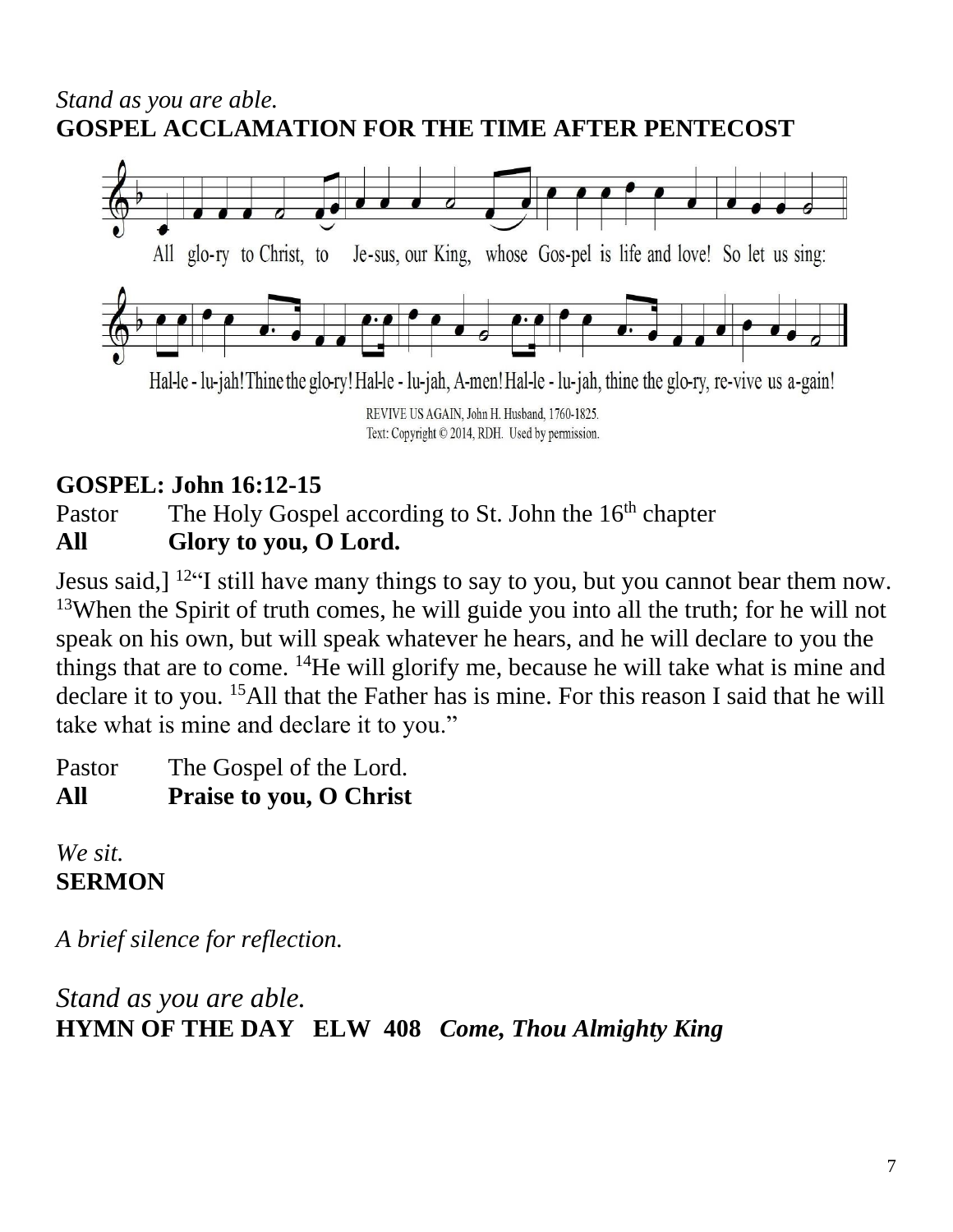#### **APOSTLES' CREED**

Asst. Min. As the called people of God, we profess our faith in the words of the Apostles' Creed. **All I believe in God, the Father almighty, creator of heaven and earth. I believe in Jesus Christ, God's only Son, our Lord, who was conceived by the Holy Spirit, born of the virgin Mary, suffered under Pontius Pilate, was crucified, died, and was buried; he descended to the dead. On the third day he rose again; he ascended into heaven, he is seated at the right hand of the Father, and he will come to judge the living and the dead. I believe in the Holy Spirit, the holy catholic church, the communion of saints, the forgiveness of sins,**

**the resurrection of the body, and the life everlasting. Amen.**

#### **SONG OF PETITION**

*The following will be sung before the Prayers of Intercession.*

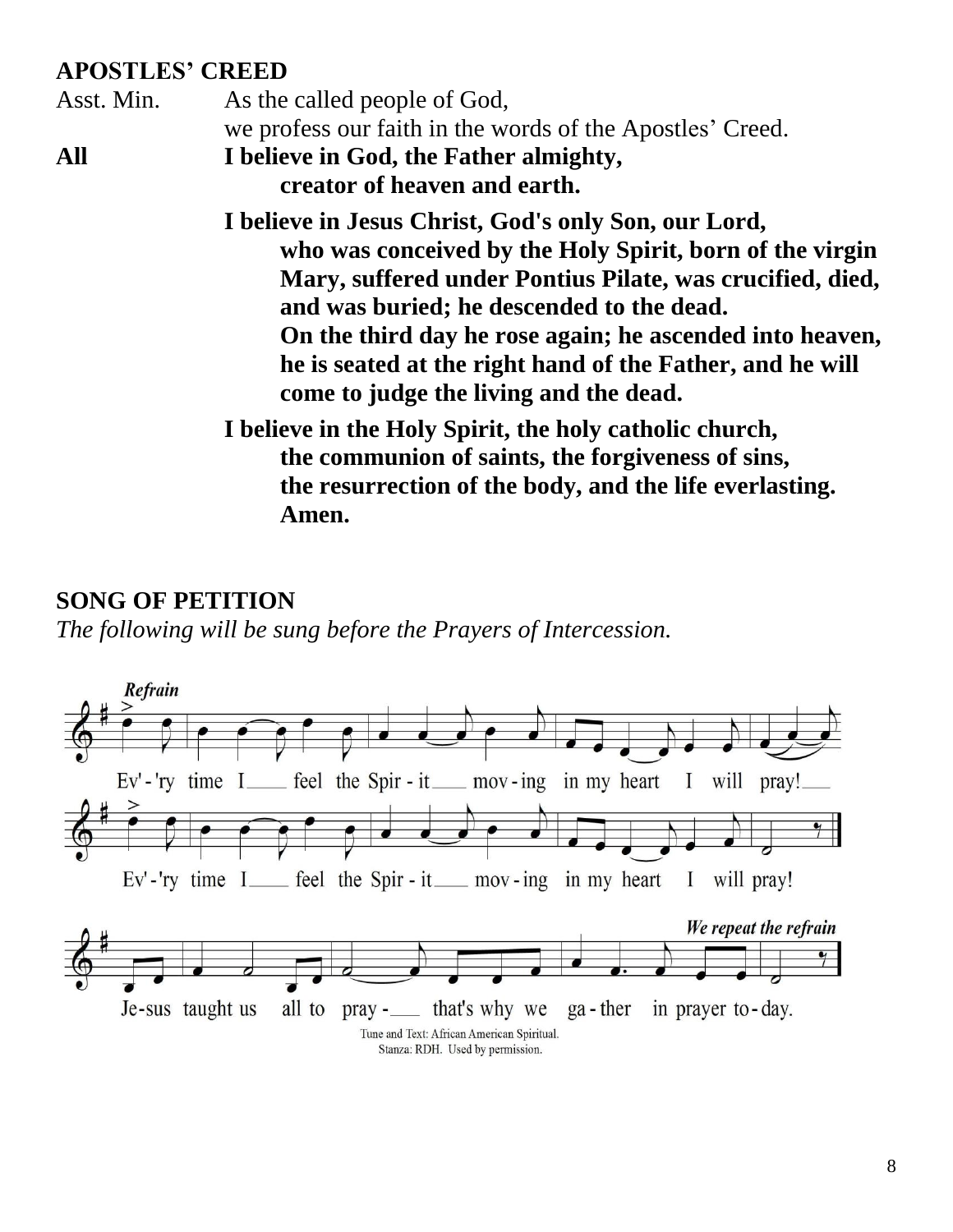#### **PRAYERS OF INTERCESSION**

*The Prayers of Intercession are "The Prayers of the People." Therefore, we invite Lay members, visitors, and children to read the prayers marked "Lay Person." After each petition: Pastor/Lay Person:* "God of grace," *All: "*hear our prayer*."*

Pastor United in Christ and guided by the Spirit, we pray for the church, the creation, and all in need.

*A brief silence.*

*Lay Person* One God, giver of life, you established peace through your Son and gave your church the hope of sharing in your glory. Enliven us by your Spirit to speak and act in love for the sake of the world. God of grace,

#### **All hear our prayer.**

*Lay Person* Creator of all, you rejoice in creation and have given humankind responsibility for the works of your hands. Instill in everyone your Spirit of care for the earth, especially in areas threatened by ecological devastation. God of grace,

#### **All hear our prayer.**

- *Lay Person* Loving Redeemer, you delight in the human race. Move the hearts of world leaders to seek wisdom, speak truth, and care for all endangered by poverty, prejudice, or violence. Further the work of international collaboration and peacemaking. God of grace, **All hear our prayer.**
- *Lay Person* Holy Three, you are community and you create community. Build up ministries that support those who are isolated or lonely. Give endurance as we nurture vital relationships in our congregation and beyond. God of grace, **All hear our prayer.**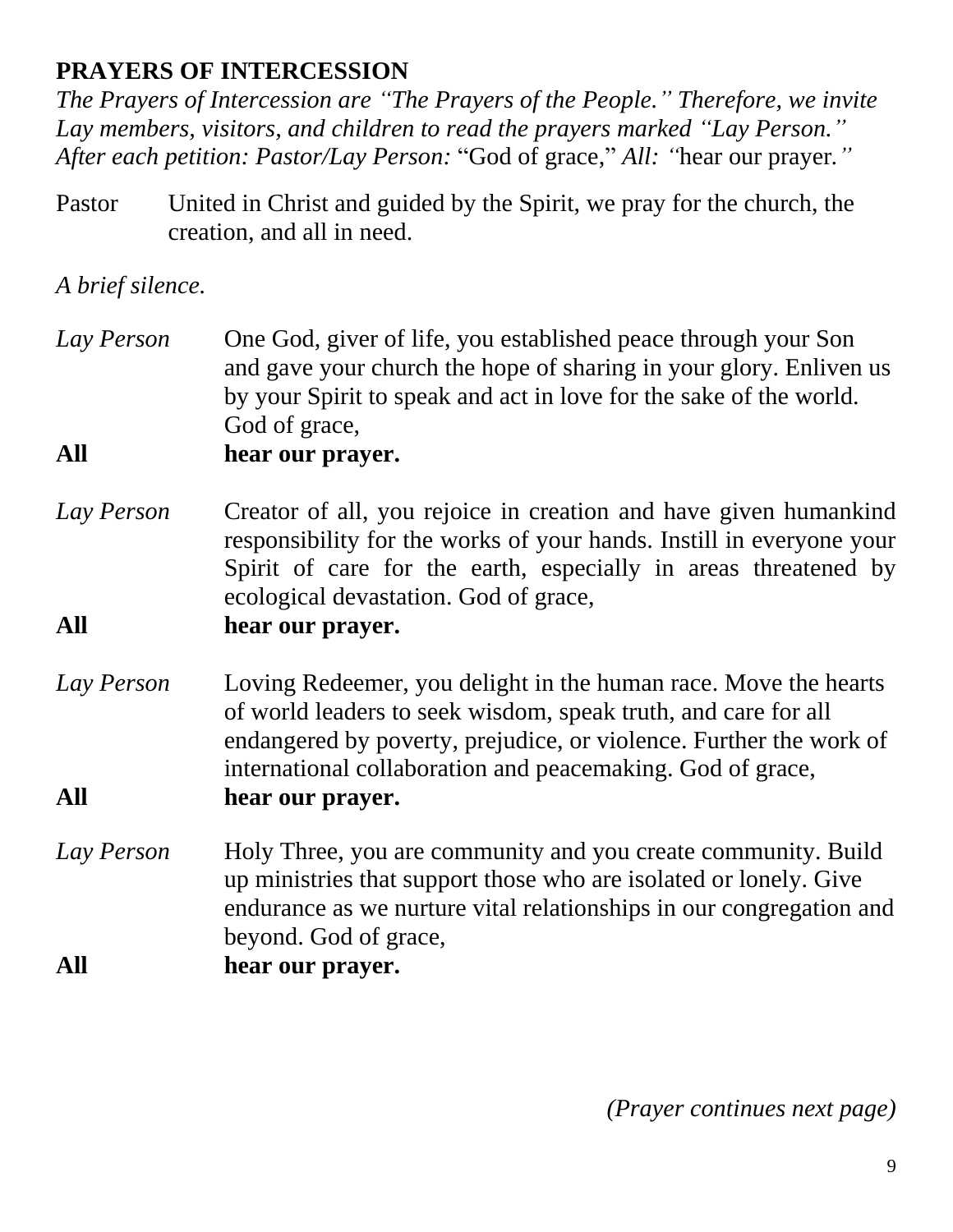Pastor Abiding Comforter, you call out to all who live. Restore severed relationships and protect children who lack trustworthy caregivers. Grant hope to those who are experiencing fear, pain, or grief. We especially pray for these members of our Church Family who are in the hospital, at home, or in care centers. Comfort their hearts and ours with your powerful presence:

| All | <b>Tommy Boozer</b> | <b>Margarie Lever</b>     | <b>Gene &amp; Johann Roof</b> |
|-----|---------------------|---------------------------|-------------------------------|
|     | <b>Donna Clark</b>  | <b>Pat Martin</b>         | <b>Debbie Shumpert</b>        |
|     | Ava Hudson          | <b>Lisa Mosely</b>        | <b>Charlene Van Patten</b>    |
|     | <b>David Lever</b>  | <b>Delores Richardson</b> | <b>Dorothy Van Patten</b>     |

Pastor And for those others we name aloud now on our lips or silently in our hearts… God of grace, **All hear our prayer.**

*Here other intercessions may be offered.*

- Pastor Holy God, we remember your saints for their strong faith and witness, even unto death. Console grieving families. Stir up in us the resolve to end the sin of white supremacy and pursue the courageous path of justice. God of grace,
- **All hear our prayer.**
- Pastor God of every time and place, in Jesus' name and filled with your Holy Spirit, we entrust these spoken prayers and those in our hearts into your holy keeping.

**All Amen.**

#### **PEACE**

Pastor The peace of the Lord be with you always.

#### **All And also with you.**

*The people may greet one another verbally with "Peace be with you" or similar words from their pews while social distancing.*

*We Sit.*  **OFFERTORY**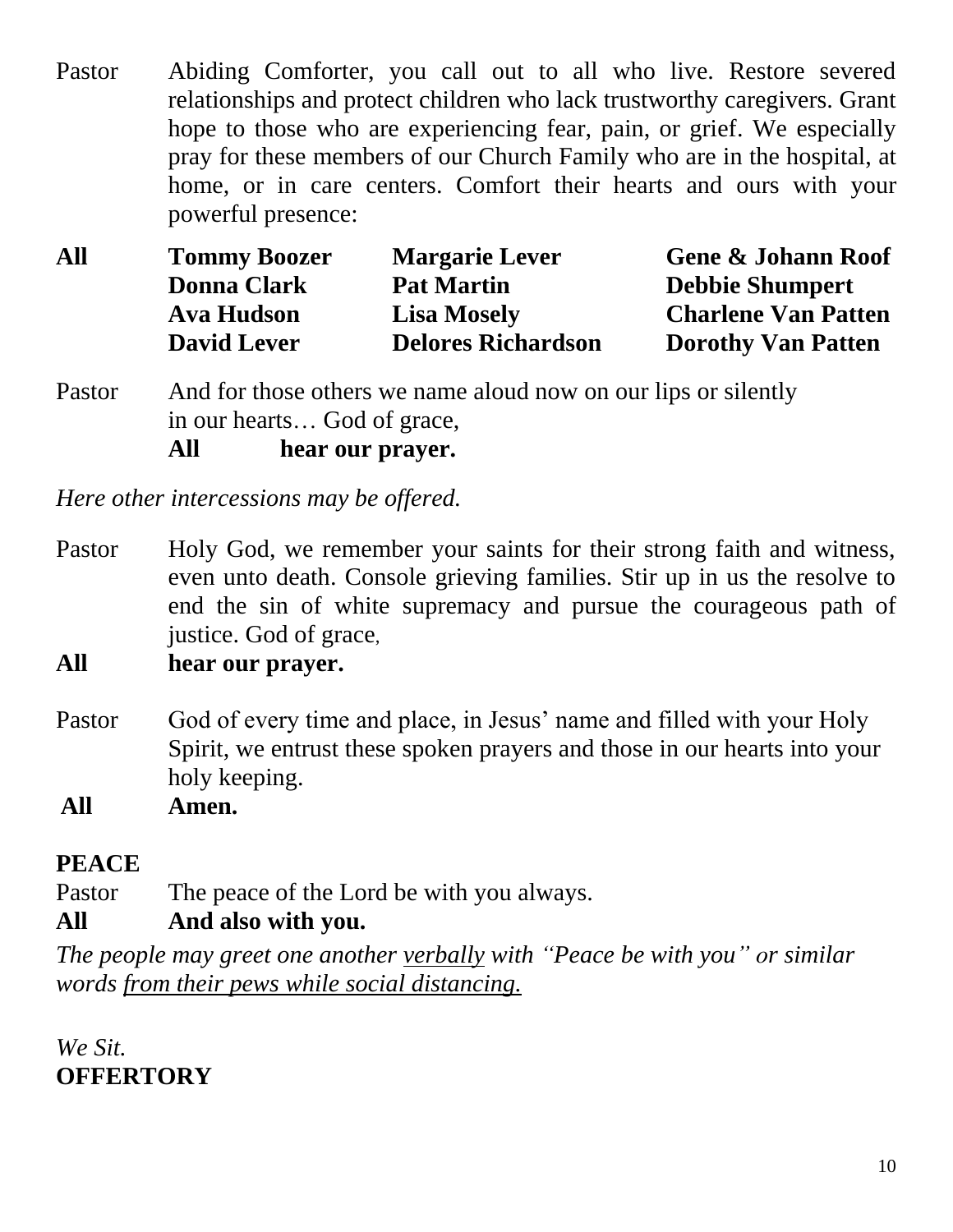*Stand as you are able* **OFFERING SONG** *"Clapping" Doxology* Praise God, from whom all blessings flow; praise him, all creatures here below; praise him above, ye heav'nly host; praise Father, Son, and Holy Ghost.

#### **OFFERTORY PRAYER**

Asst. Min. Let us pray. God of abundance: you have set before us a plentiful harvest.

**All As we feast on your goodness, strengthen us to labor in your field, and equip us to bear fruit for the good of all, in the name of Jesus. Amen.**

## **+ DISTRIBUTION OF COMMUNION +**



*This meal is the Lord's Supper of grace and is open to ALL Christians of any background or denomination. As Lutheran Christians, we believe in Christ's true presence in, with, and under the elements. When giving the bread and the cup, the Pastor says, "The body of Christ, given for you." & "The blood of Christ, shed for you." Each person may respond with "Amen." \*If you require a gluten-free wafer or prefer grape juice, please let the Pastor know.\* Children who have not received communion instruction are invited to come forward for a blessing.*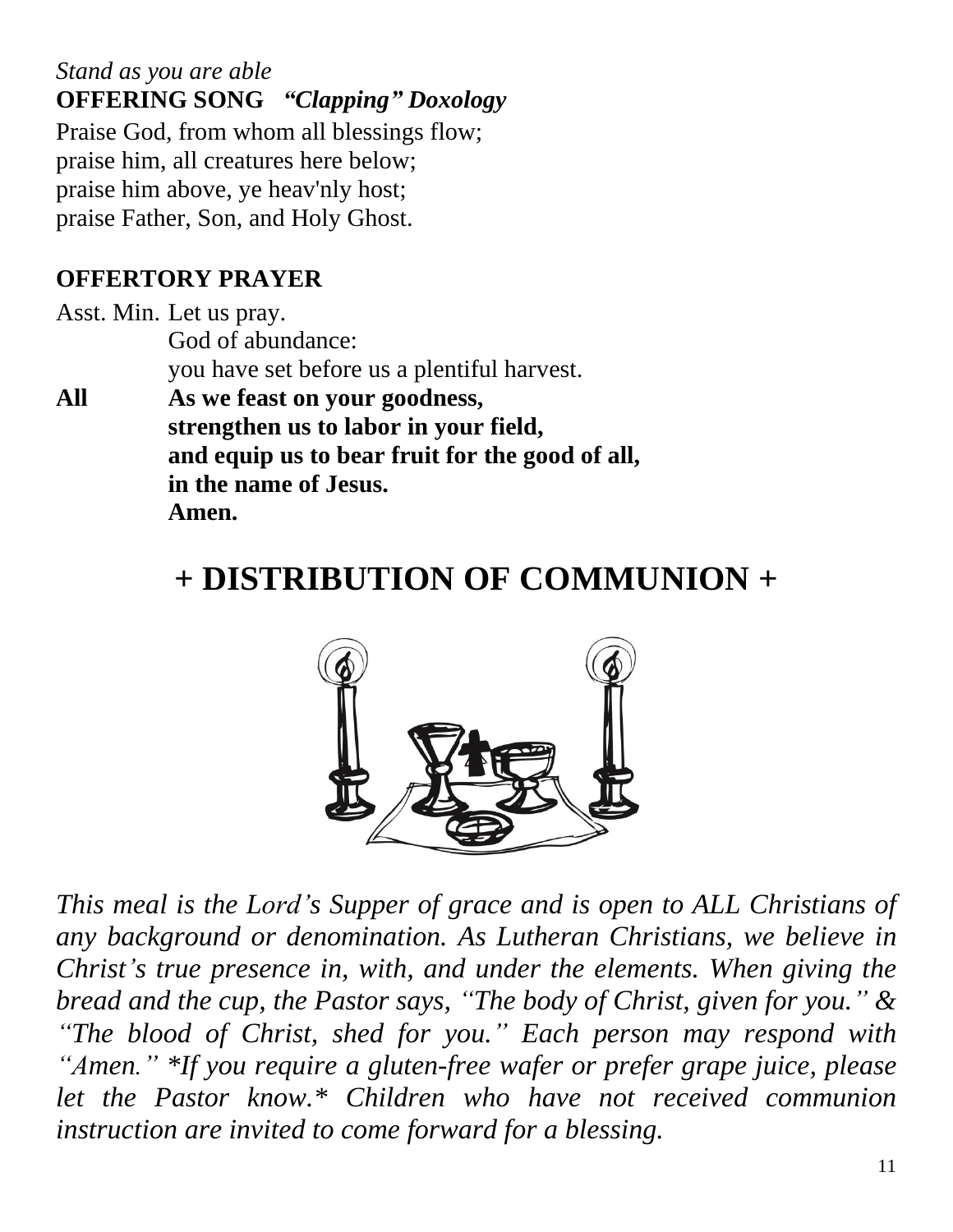#### **THANKSGIVING AT THE TABLE**



#### **PREFACE FOR HOLY TRINITY**

It is indeed right, our duty and our joy, that we should at all times and in all places give thanks and praise to you, almighty and merciful God. You reveal your glory as the glory of the Father, the Son, and the Holy Spirit: equal in majesty, undivided in splendor, one Lord, one God, ever to be adored in your eternal glory. And so, with all the choirs of angels, with the church on earth and the hosts of heaven, we praise your name and join their unending hymn:

#### *HOLY HOLY HOLY*

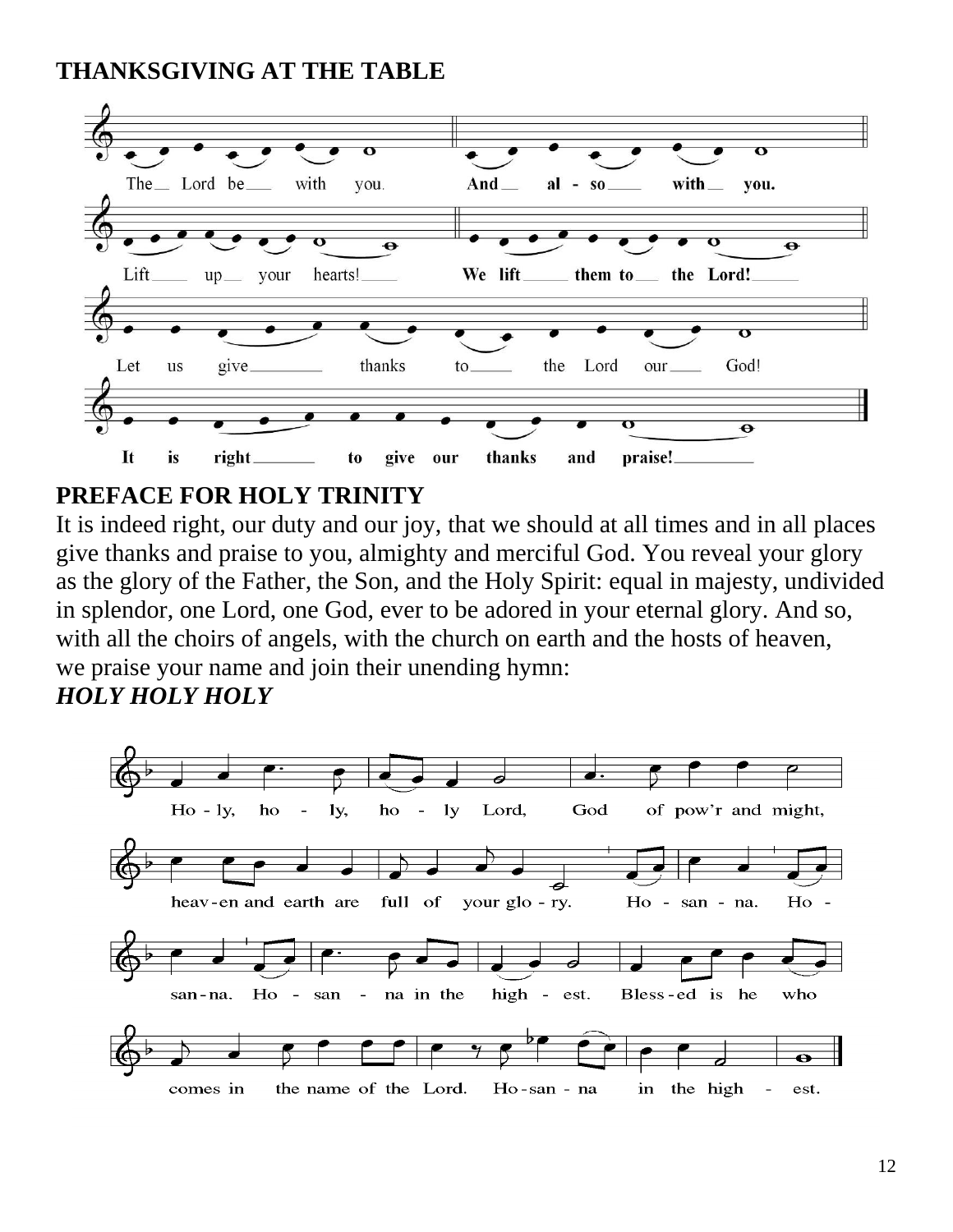#### **EUCHARISTIC PRAYER**

Pastor Holy, mighty, and merciful Lord, heaven and earth are full of your glory. In great love you sent to us Jesus, your Son, who reached out to heal the sick and suffering, who preached good news to the poor, and who, on the cross, opened his arms to all.

> In the night in which he was betrayed, our Lord Jesus took bread, and gave thanks; broke it, and gave it to his disciples, saying:

*Take and eat; this is my body, given for you. Do this for the remembrance of me.*

Again, after supper, he took the cup, gave thanks, and gave it for all to drink, saying:

*This cup is the new covenant in my blood, shed for you and for all people for the forgiveness of sin. Do this for the remembrance of me.*

With this bread and cup we remember our Lord's Passover from death to life as we proclaim the mystery of faith:

#### **All Christ has died. Christ has risen. Christ will come again**

Pastor Pour out upon us the Spirit of your love, O Lord, and unite the wills of all who share this heavenly food, the body and blood of Jesus Christ, our Lord; to whom, with you and the Holy Spirit, be all honor and glory, now and forever.

#### **All Amen.**

#### **LORD'S PRAYER**

Pastor Lord, remember us in your kingdom and teach us to pray:

**All Our Father, who art in heaven, hallowed be thy name,**

 **thy kingdom come, thy will be done, on earth as it is in heaven. Give us this day our daily bread; and forgive us our trespasses, as we forgive those who trespass against us;**

**and lead us not into temptation, but deliver us from evil.**

**For thine is the kingdom, and the power, and the glory, forever and ever. Amen.**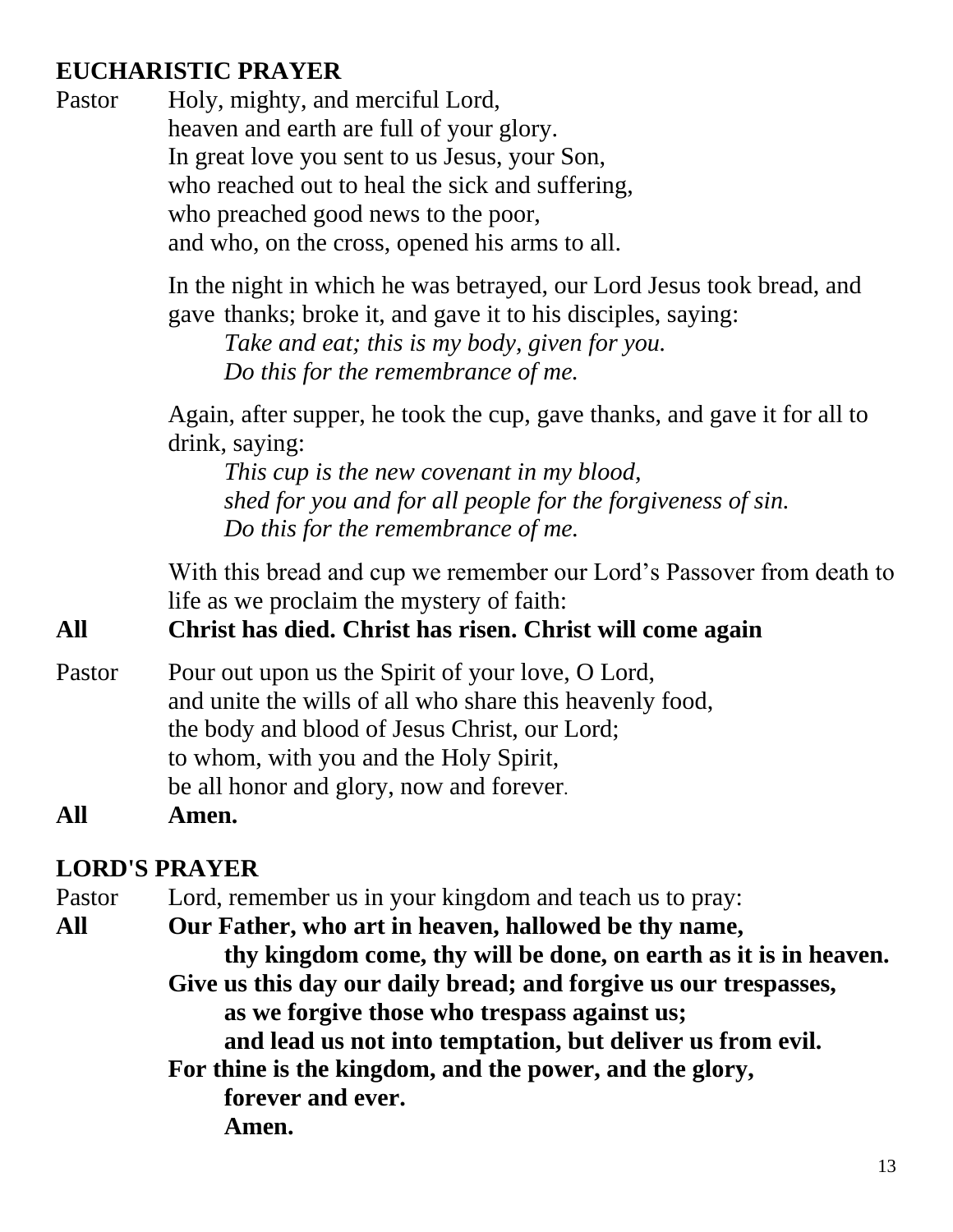#### **INVITATION TO COMMUNION**

Pastor In Christ's presence there is fullness of joy. Come to the banquet.

*When giving the bread and cup, the communion ministers say:* The body of Christ, given for you. The blood of Christ, shed for you. *and each person may respond*: "*Amen."*

#### **LAMB OF GOD**



#### **COMMUNION HYMN 415** *Father Most Holy*

## *Stand as you are able.*

#### **COMMUNION BLESSING**

- Pastor The body and blood of our Lord Jesus Christ strengthen us and keep us in his grace.
- **All Amen**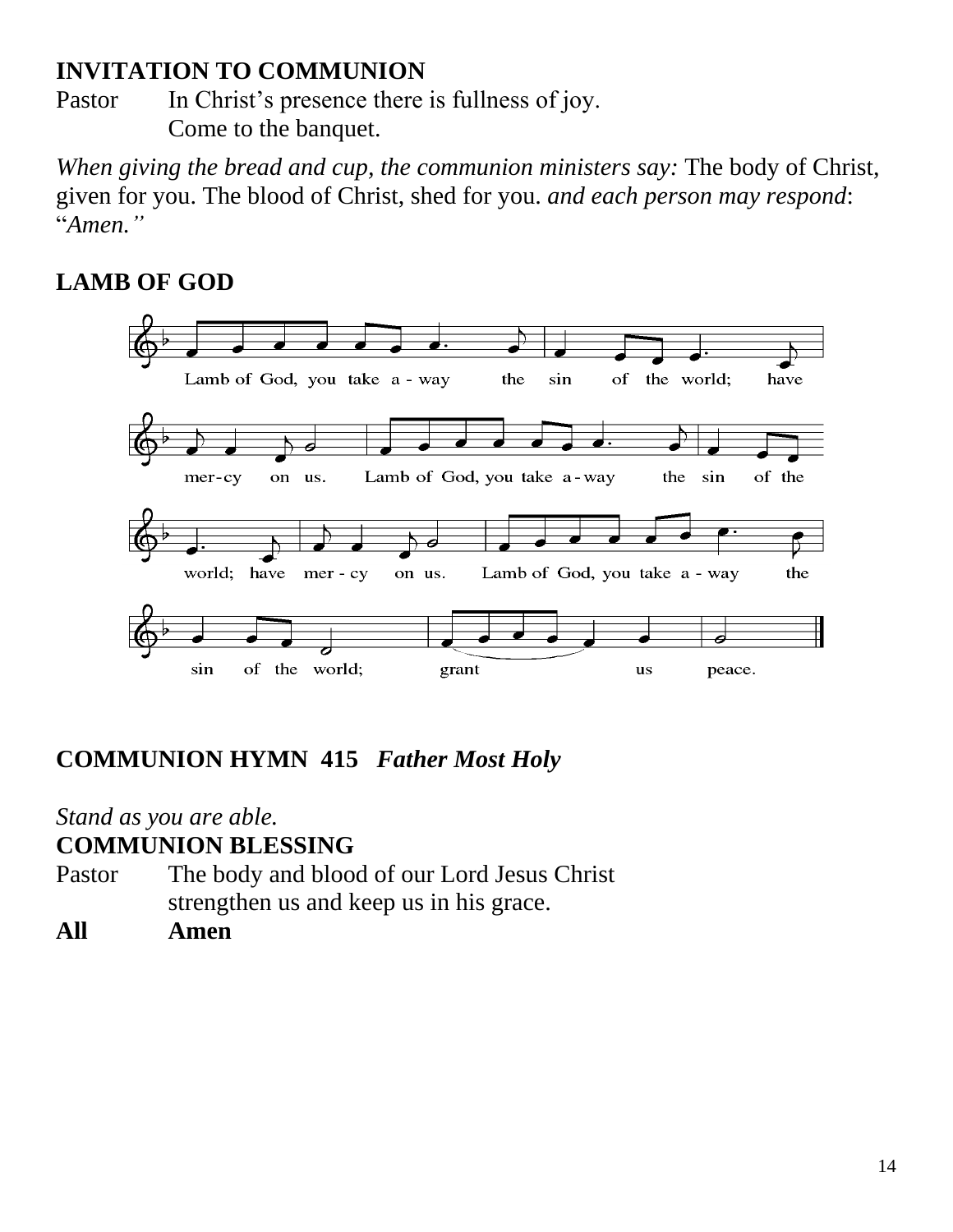#### **PRAYER AFTER COMMUNION**

|     | Asst. Min. Let us pray.                        |
|-----|------------------------------------------------|
|     | Life-giving God,                               |
|     | through this meal you have bandaged our wounds |
|     | and fed us with your mercy.                    |
| All | Now send us forth to live for others,          |
|     | both friend and stranger,                      |
|     | that all may come to know your love.           |
|     | This we pray in the name of Jesus.             |
|     | men.                                           |

#### **BLESSING**

Pastor The God of peace, Father,  $\pm$  Son, and Holy Spirit, bless you, comfort you, and show you the path of life this day and always.

**All Amen.**

#### **SENDING HYMN ELW 413** *Holy, Holy, Holy, Lord God Almighty!*

#### **DISMISSAL**

Pastor Go in peace. Love your neighbor. Do Justice.

**All Thanks be to God.**

#### **POSTLUDE**